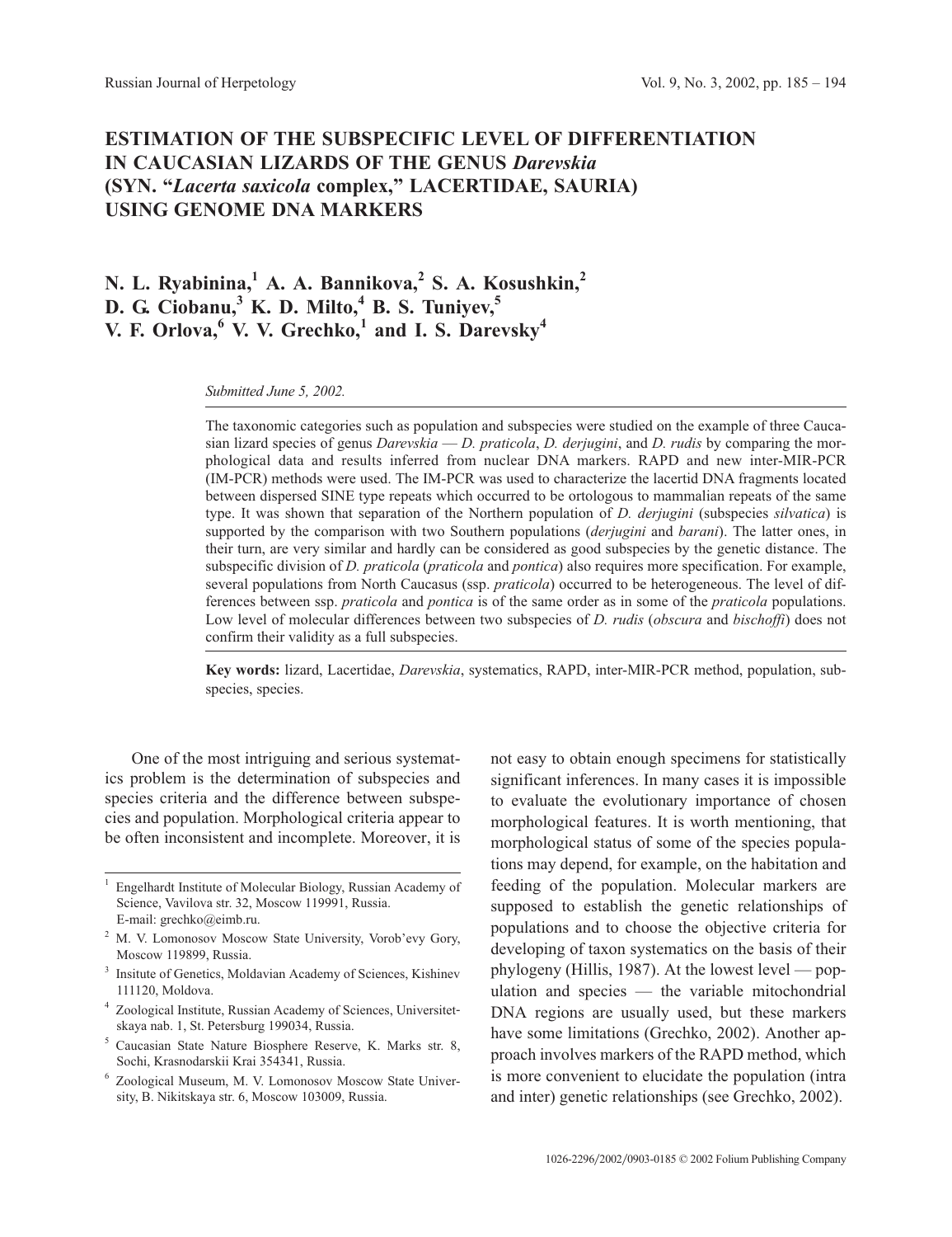In this work we used RAPD technique to solve the question whether there is some genetic basis for extant systematics of Caucasian rock lizards. Earlier we used this method to establish the population and subspecific status in the lacertid group *Darevskia saxicola*, *Lacerta agilis*, and, partly, *D. raddei* (Ryabinina et al., 1998). In this paper the results of examination of *D. praticola*, *D. derjugini* (as a forest), and *D. rudis* (as a rock lizards representatives) are presented.

Our earlier results showed that according to sequence analysis of the DNA satellite repeats specific for the genus *Darevskia* these two forest species are more distant of the closely related rock lizards group of *Darevskia*. By sequence and contents in DNA of the CLsat (Caucasian Lacerta Satellite) subfamilies *D. derjugini* appeares to be more closely related to *D. saxicola* relatives (*D. saxicola*, *D. valentini*, *D. portschinskii*, *D. raddei*, and *D. alpina*), whereas *D. praticola* was closer to the group of *D. mixta* (*D. dryada*, *D. caucasica*, and *D. dagestanica*) (Ciobanu et al., 2002). The same relationships were found by the taxonoprint method (Grechko et al., 1998), which is confirmed by us here (data not presented).

Besides RAPD, we used so-called inter-MIR-PCR method, or IM-PCR (Buntjer, 1997). It is based on PCR with one or two specific primers which are complementary to the conserved fragment sequences of one of the SINE type dispersed DNA repeats. These primers ensure the amplification of regions situated between MIR element copies. As a result a highly informative set of fragments is obtained. It can be electrophoretically fractionated and analyzed. Earlier the MIR SINE repeats were shown as mammal characters (Yurka et al., 1995). Later the orthologous MIR repeats containing highly conserved COREfragment were found in other taxa — from plants to vertebrates (Gilbert and Labuda, 2000). In preliminary experiments we have shown that reptilian (lizards) genome seems also to possess the same type of SINE as mammalian genome. When MIR-specific primers were applied to reptilian DNA, a very conserved and specific for lacertid genera and species set of amplified fragments was obtained.

In our work the data of genetic comparisons based on RAPD and IM-PCR markers were obtained on the same set of lacertid specimens as in morphological examination of species *D. derjugini*, *D. praticola*, and *D. rudis*.

#### **MATERIAL AND METHODS**

The methods of DNA isolation and RAPD procedure, adapted to our objects were published earlier (Ryabinina et al., 1998). The 10-mer oligonucleotide primers with different sequences were used (see Ryabinina et al., 1998). RAPD products were electrophoresed in agarose gel and photographed. Negatives were scanned and printed.

Inter-MIR method was used mainly as described in Bannikova et al. (2002). PCR was performed using primers complementary to the most conservative region of the CORE sequence of mammals' MIR element (Jurka et al., 1995). These are MIR17 –  $5'$ -AGTGACTTGCTCAAGGT-3' and MIL17 - 5'-GC-CTCAGTTTCCTCATC-3, labeled with 32P from  $[\gamma$ -32P]dATP by means of polynucleotide kinase (Sambrook et al., 1989). Polymerase chain reaction  $(PCR)$  was performed in 20 µliter of mixture, containing 10 mM Tris-HCl buffer, pH 8.3, 50 mM KCl, 2.5 mM MgCl<sub>2</sub>, 0.0001% gelatine, 0.2 mM dNTP, 4 pmole of each primers, 1 ng of Taq-polimerase ("Seleks," Russia), and about 25 ng of DNA. The PCR conditions were as described in Jurka et al. (1995): denaturation at 94°C, 30 sec; annealing at 56°C, 45 sec; elongation at 72°C, 2 min; last reaction — at 72°C, 5 min; altogether 27 cycles. DNA was subjected to preliminary denaturation at 94°C for 3 min. A "MJ Research" termocycler was used. The PCR products were denatured by heating and electrophoresed in 6% PAAG (Tris-borate buffer, pH 8.3, containing 8M urea). Autoradiography was done after gel drying on a "Retina" x-ray film (Germany). The pairwaise comparison of numbers of shared and unique bands were performed.

$$
D = 2n_{\rm A,B}/(n_{\rm A} + n_{\rm B}),
$$

where  $n_A$  and  $n_B$  are numbers of fragments in A and B specimens, and  $n_{AB}$  is the number of shared electrophoretically coincided bands in both specimens of each pair studied, was used as a measure of genetic similarity.

## **RESULTS**

## **RAPD Markers**

The species studied and localities of studied specimens are listed in Table 1.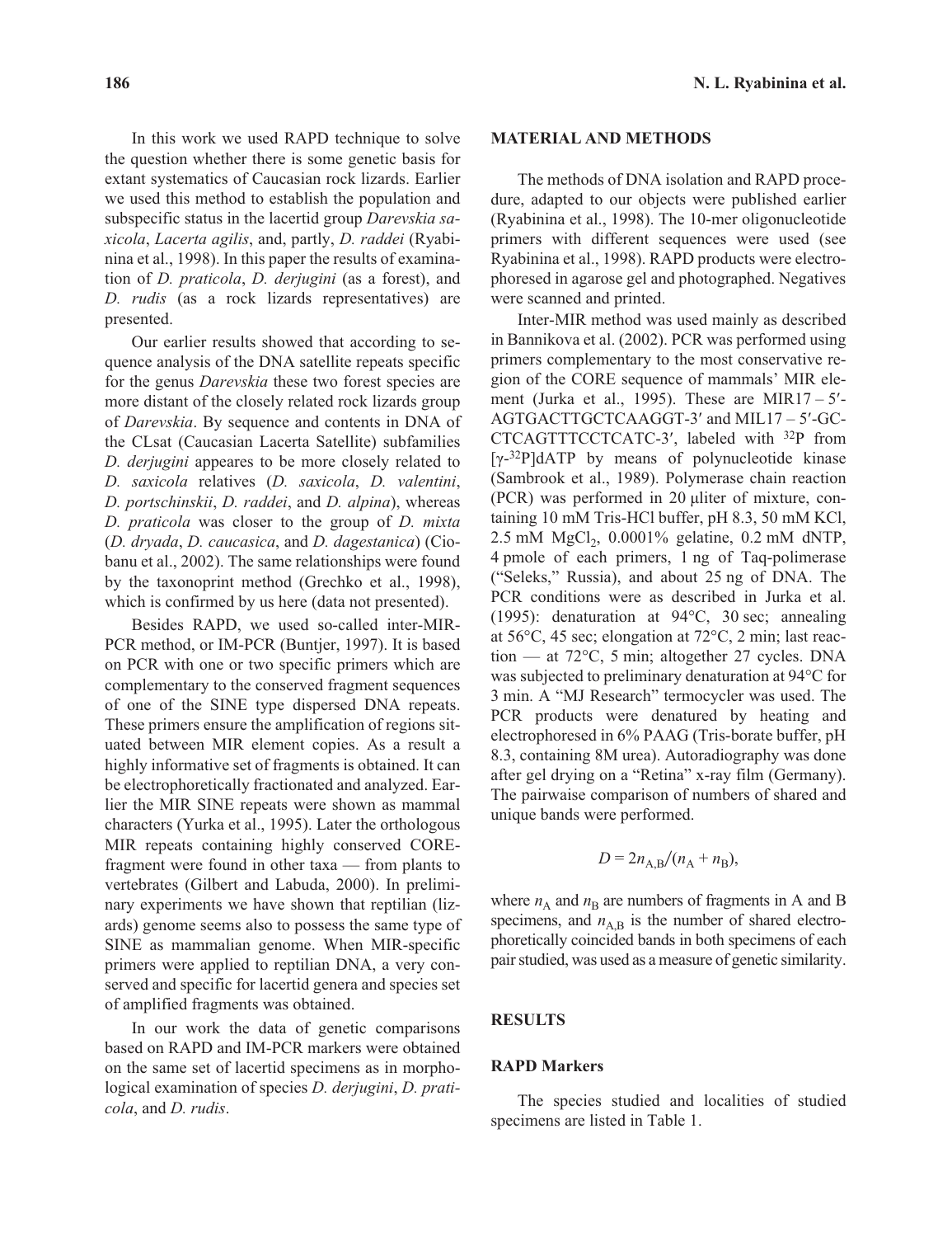

**Fig. 1.** Intrapopulational similarity of DNA RAPD products of 14 *Darevskia derjugini silvatica* specimens with primer 29 (*a*) and 45 (*b*). The specimens were gathered near Guseriple (see Table 1). There is no correlation of patterns with sex. M, Oligonucleotide length markers.

Figure 1 represents the amplified RAPD DNA fragments of 14 specimens of Northern population of *Darevskia derjugini* (ssp. *silvatica*) with two primers. It is shown that the level of individual (intrapopulational) polymorphisms is rather low; there is some reproducible set of main bands in all the specimens, but a few weak unique bands are also seen. Some specimens possess extra bands, not reffered to sex (Fig. 1*a*). Their presence should be taken into account in comparative experiments. It is worth mentioning that the number of fragments amplified in the IM-PCR method is much higher than obtained by RAPD (see later on).

Up to now we do not have a sufficiently big set of *D. derjugini* specimens from any other populations different from *silvatica* population. But assuming that individual polymorphism of other related subspecies have to be of the level of ssp. *silvatica*, we compared RAPD markers of three populations, one of which seems to belong to a morphological subspe-

|    | Population localities                                  | Species              |                         |
|----|--------------------------------------------------------|----------------------|-------------------------|
|    |                                                        | specified as species | specified as subspecies |
|    | Guseriple, Krasnodar Territory, Russia                 | derjugini            | silvatica               |
| 2  | Akhaldaba, Georgia                                     | derjugini            | derjugini               |
| 3  | Batumi, Georgia                                        | derjugini            | barani                  |
| 4  | Golubye Ozera, Kabardino-Balkaria, Russia              | praticola            | praticola               |
| 5  | Nalchik, Kabardino-Balkaria, Russia                    | praticola            | praticola               |
| 6  | Zelenokoumsk, Kouma river, Stavropol Territory, Russia | praticola            | praticola               |
|    | Sochi, Red Valley, Russia                              | praticola            | pontica                 |
| 8  | Tuapse, Black Sea, Russia                              | praticola            | pontica                 |
| 9  | Akhaldaba, Georgia                                     | rudis                | obscura                 |
| 10 | Gonio, Georgia                                         | rudis                | bischoffi               |

**TABLE 1.** Populations of *Darevskia praticola*, *D. derjugini*, and *D. rudis* Studied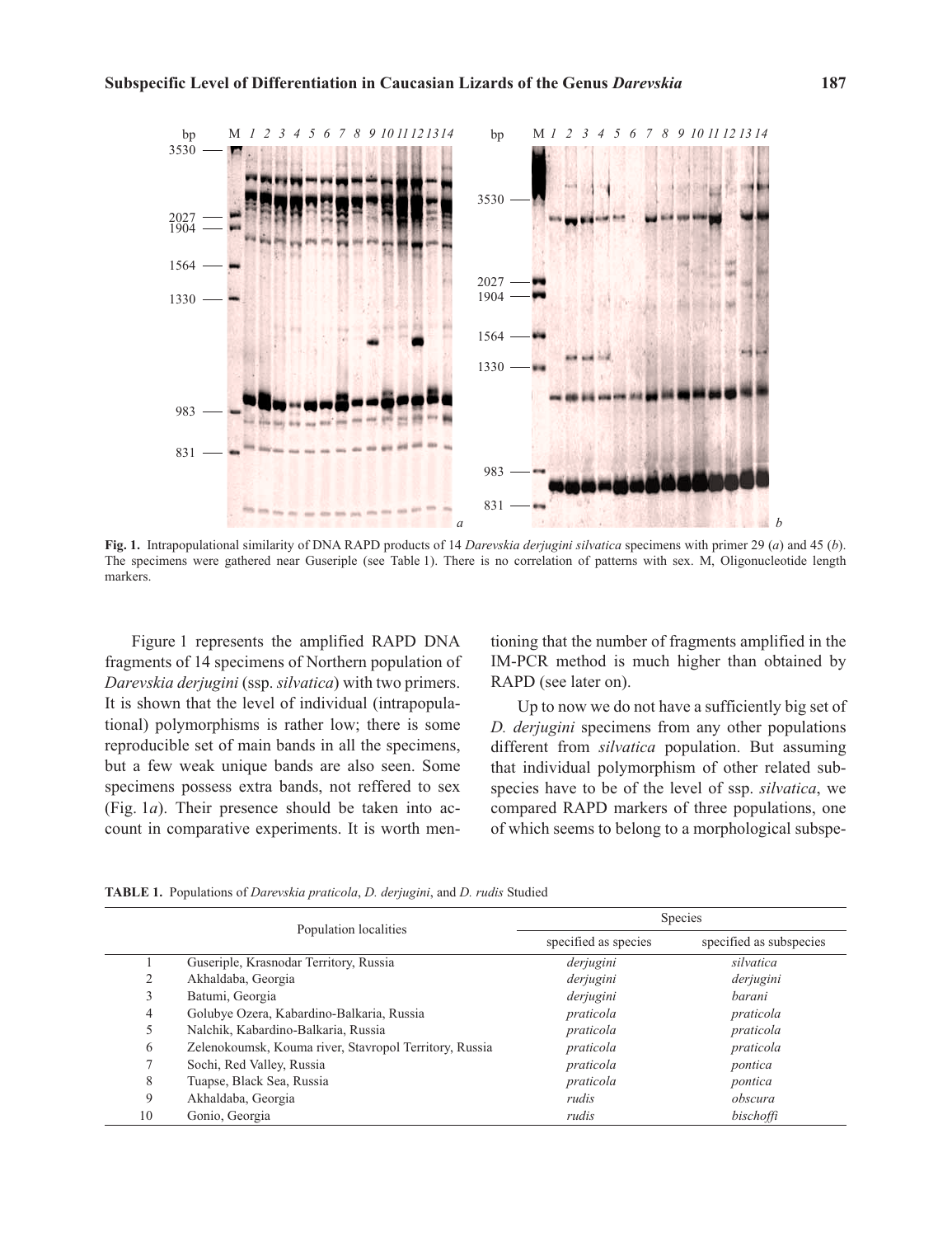

**Fig. 2.** The comparison of DNA RAPD marker patterns of *D. derjugini* populations treated as subspecies *silvatica* (Gus, Guseriple), *derjugini* (Akh, Akhaldaba) and *barani* (Bat, Batumi, see Table 1) with primers 1001 (*a*), 29 (*b*), and 45 (*c*). M, Fragment length markers; C, control probe without DNA.

cies *derjugini* (Akhaldaba, Akh), the second one to ssp. *barani* (Batumi, Bat), and the third one is obviously ssp. *silvatica* (Guseriple, Gus) (Fig. 2).

Preliminary estimation of genetic similarity using the *D* value in experiments with primers 1001 and 29 shows that the distance between the southern populations (Akh and Bat) is smaller  $(D \sim 0.80 - 0.95)$ than distances of both of them together with Northern population from Guseriple  $(D = 0.5 - 0.7)$ . This means that regarded as subspecies *D. derjugini* and *D. barani* are more similar than each of them to *D. silvatica* and the levels of genetic similarity between all three subspecies are not equivalent. It should be noticed that the Southern morphological subspecies are not valid enough for the subspecies status from genetic point of view.

Figure 3 shows RAPD patterns of two populations of *Darevskia praticola* referred as subspecies *praticola* and *pontica*. Individual polymorphism among four specimens of *p. praticola* (from Zelenokoumsk, Zel) (Fig. 3, lines  $3-6$ ) is quite low (*D* is close to 1). On this ground one can see that there are obvious differences between two populations of *p. praticola* (from Nalchik and Golubye Ozera) (Fig. 3, lines *1* and *2*), and less differences between two populations of *D. p. pontica* (Sochi and Tuapse) (Fig. 3, lines *7* and *8*).

In the latter case, *pontica* populations practically do not differ in the experiments with primers 1001 and 45 (Fig. 3*a*, *c*). Preliminary calculations of *D* ratio on the basis of the primers 1001 and 29 show that in this case (*D* is about 0.1) genetic distance of the Nalchik population from two others (from Golubye Ozera and Zelenokoumsk) is much larger whereas the latter two occur to be closer to each other (*D* is about 0.6). Thus on the basis of genetic similarity these two populations and populations referred as ssp. *pontica* (Sochi and Tuapse) (*D* is about  $0.3 - 0.5$ )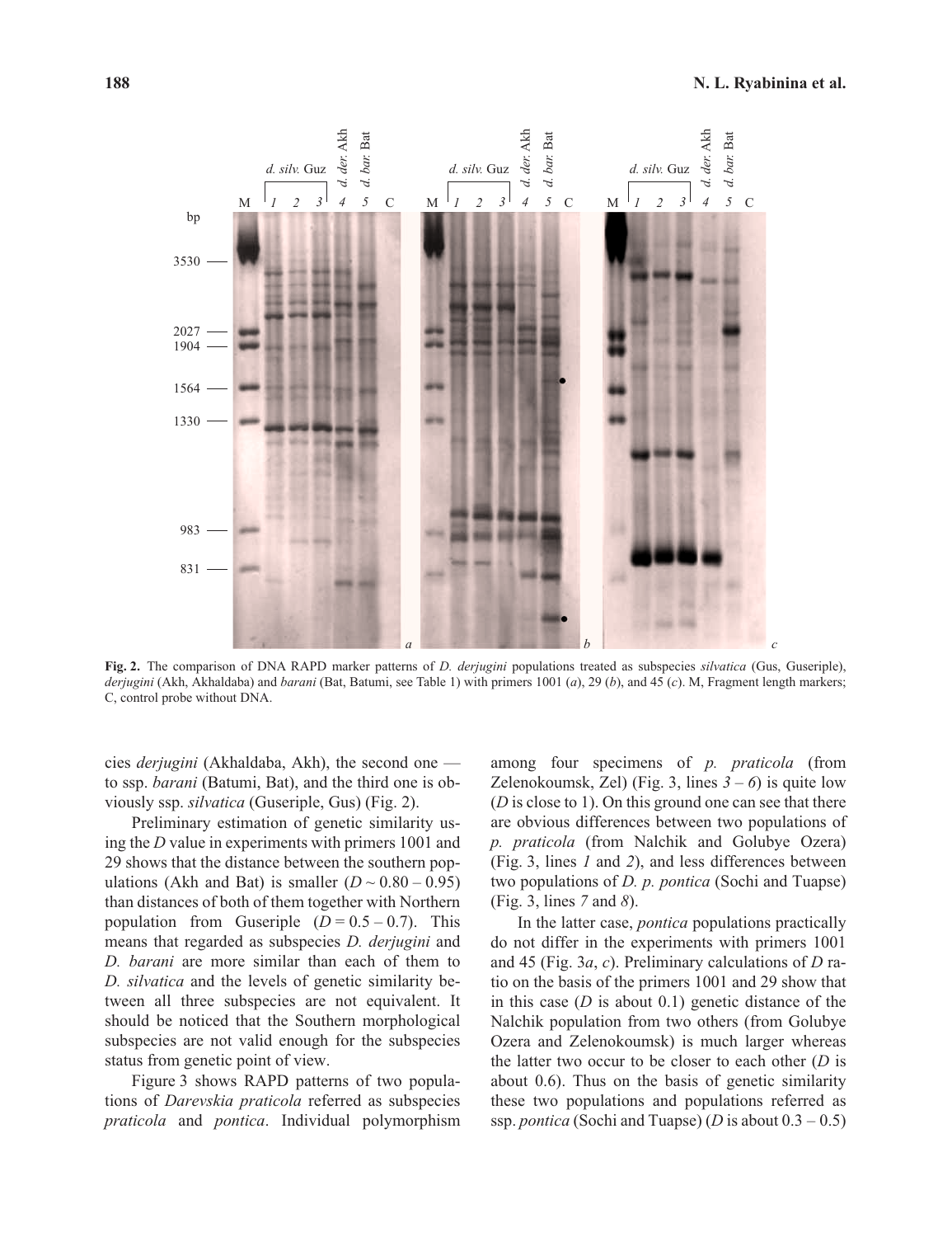

**Fig. 3.** The comparison of DNA RAPD marker patterns of *D. praticola* populations treated as subspecies *praticola* (Nal, Nalchik; Blu, Blue Lakes; and Zel, Zelenokoumsk) and ss*p. pontica* (Soc, Sochi; Tua, Tuapse, see Table 1) with primers 1001 (*a*), 29 (*b*), and 45 (*c*). M, Fragment length markers. Well reproducible weak bands are marked by points.

are closer to *pontica* rather than to the Nalchik *praticola* population. These estimations should be supported by a larger set of specimens, but the tendency is obvious. This means that subspecies *praticola* is heterogeneous and should be studied in more detail to clarify the status of different populations. These tendencies are also revealed when the inter-MIR markers are applied.

#### **Inter-MIR-PCR Markers**

In order to obtain more informative marker pictures (patterns) we used the IM-PCR procedure on the same DNA samples. An example of electrophoretic separation of the IM-PCR ampliphication products is presented in Fig. 4. DNAs of 12 specimens of *Darevskia derjugini* (Guseriple population, regarded as ssp. *silvatica*) are monomorphous enough by these markers: for  $3 - 4$  individuals only a few additional

bands are detected among approximately 30 bands (Fig. 4*a*). Three populations of *D. derjugini* treated as subspecies (lines  $1 - 14$ ) share a large number of bands (only  $6 - 7$  out of  $36 - 37$  bands occured to be dissimilar). Specimens from Southern populations, disposed in localities of subspecies *derjugini* and *barani*, are very similar by the band patterns and make up a separate (from Northern ssp. *silvatica*) group of similarity. The band pattern of the Northern population (Guseriple, ssp.  $silvatica$ ) contains  $5-6$ more saturated bands (marked by points) than Southern populations.

The preliminary evaluation of genetic similarity using *D* ratio between three populations of *D. derjugini* shows that the difference between two Georgian populations referred to ssp. *barani* (Bat) and ssp. *derjugini* (Akh) is very small in terms of their intrapopulational index of *D* ratio and genetic similarity of 12 individuals of Guseriple population ( $D \sim 0.85$ ).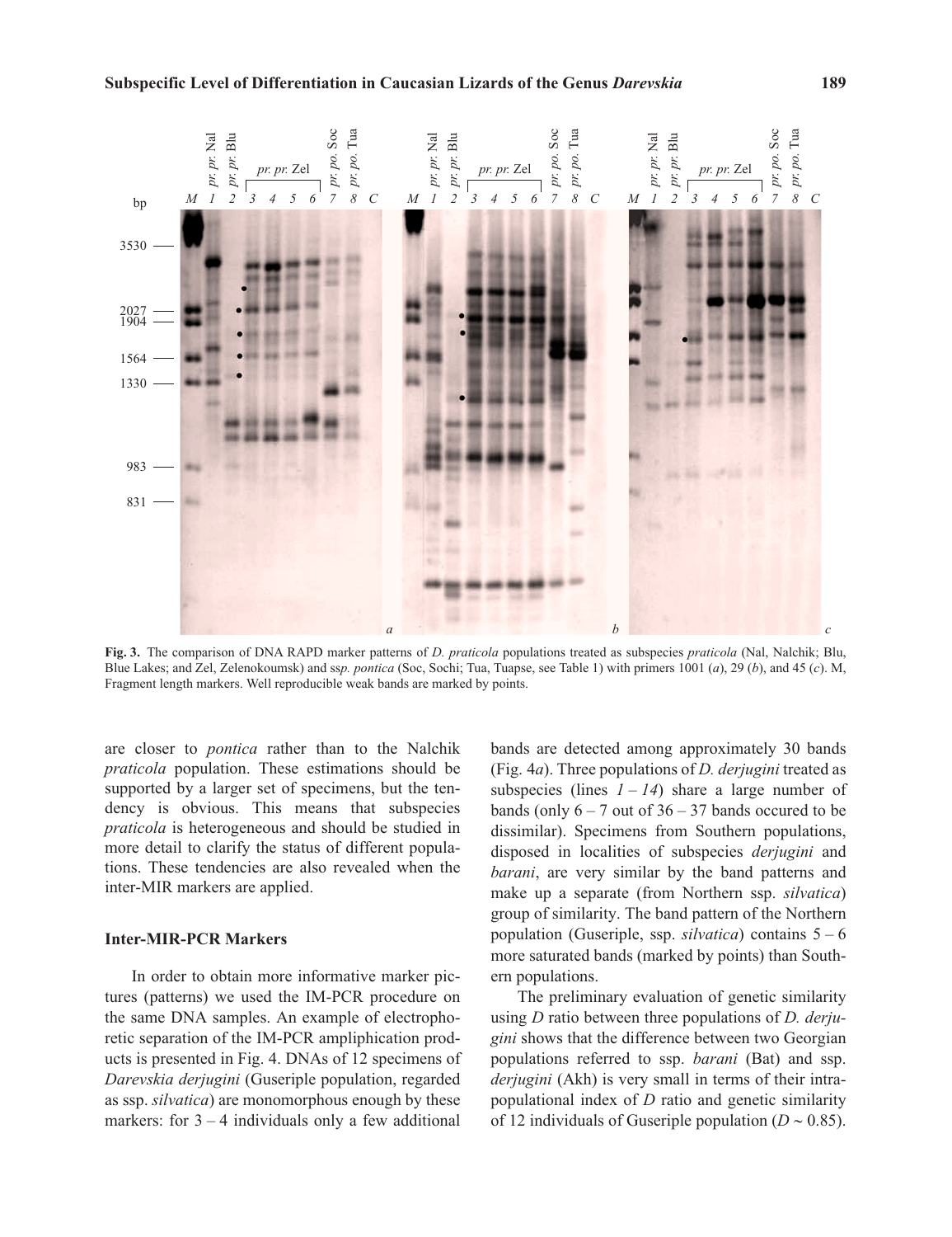

**Fig. 4.** The comparison of DNA inter-MIR-PCR products patterns of species studied. *a*, Populations of *D. derjugini*: *1 – 12*, Guseriple (ssp. *silvatica*); *13*, Akhaldaba (ssp. *derjugini*); *14*, Batumi (ssp. *barani*). *b*, Populations of *D. praticola*: *1*, Golubye Ozera (ss*p. praticola*); 2, 3, Nalchik (ssp. praticola); 4, 5, Zelenokoumsk (ssp. praticola); 6, Tuapse (ssp. pontica); 7, 8, Sochi (ssp. pontica, 8', 8", aliquots of one specimen). *c*, Populations of *D. rudis* and species *D. valentini* and *D. portschinskii*: *1–4*, Gonio (ssp. *bischoffi*, aliquots of first specimen); *5*, *6*, Gonio (aliquots of the second specimen); *7*, *8*, Akhaldaba (ssp. *obscura*); *9*, *D. valentini*; *10*, *D. portschinskii*. Markers of nucleotide length are shown by arrows. *a*, *b*, *c*, Parts of one electrophoregram divided for convenience. The upper part is enlightened.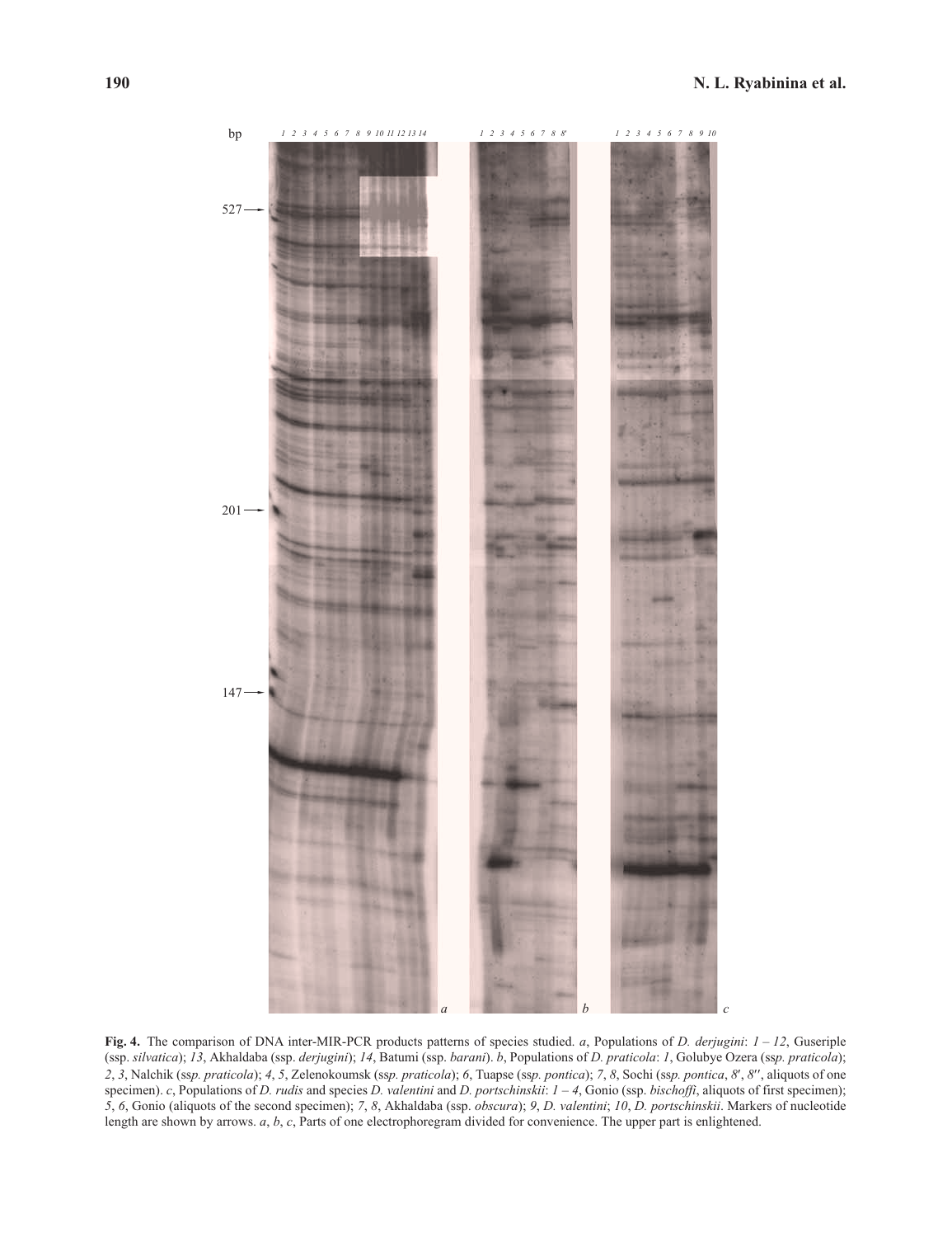This may mean that either the specification of specimen was incorrect or the subspecies nomination is not valid. Further investigations will clarify this problem. At the same time the difference between the Northern population of Guseriple and both above mentioned Southern populations is somewhat larger  $(D \sim 0.7 - 0.8).$ 

As for *D. praticola* (Fig. 4*b*) it was shown that, like in the case of RAPD markers, Nalchik population of ss*p. praticola* is distant from both Zelenokoumsk and Golubye Ozera populations of the same subpecies *praticola*. The latter both are more similar —  $D$  value is 0.6 vs. 0.35 when compared with the Nalchik population. These values are of the same order of magnitude as the value of genetic similarity between ss*p. praticola* and ssp. *pontica*  $(0.3 - 0.7)$ . At the same time intrapopulational polymorphisms of IM-PCR products are about 1.0 both in the Sochi and Zelenokoumsk *praticola* populations and about 0.9 between the near Sochi and Tuapse populations of *pontica*. This means that subspecies *praticola* is not homogeneous and Nalchik population may pretend at least to separate subspecies status.

Data on *D. rudis* (Fig. 4*c*) show that four aliquots DNA products of a specimens of the same population (Gonio, ssp. *bischoffi*) (lines  $1 - 4$ ) and two aliquots of the second specimens (lines *5* and *6*) are the same  $(D \sim 0.95)$ . This indicates a good reproducibility and low intrapopulational variability of inter-MIR-PCR products in this subspecies. The same concerns two specimens of ssp. *obscura* (lines *7* and *8*). The genetic distance between both subspecies is not very prominent — *D* does not exceed 0.8. In other words, the *D* value for two *rudis* subspecies is not as high as the *D* value for subspecies *p. praticola* and *p. pontica* (-0.3) and for subspecies, for example, *d. silvatica* and *d. derjugini* (~0.3 – 0.5).

It is worth to mention that control rock lizard species *D. valentini* and *D. portschinskii* (lines *9* and *10*), taken for the comparison with rock *D. rudis*, are also very similar by IM-PCR markers  $(D \sim 0.8)$ . The similarity of the same level of significance was revealed between these two species and *D. rudis*. At the same time the distance between this species and *D. praticola* and *D. derjugini* is much higher  $(D \sim 0.1 - 0.2)$ 



**Fig. 5.** The scheme of *Darevskia derjugini* morphological subspecies area in Caucasus [modified from (Orlova, 1978a)], based on data accumulated to 1981. The localities of specimens studied are designated by asterisk.

#### **DISCUSSION**

The Caucasian lizards of genus *Darevskia* are clearly subdivided into two main groups by their morphology and ecology. One of them consists of the true rock lizards, another, so called forest, inhabits in the wood bedding. *D. derjugini* and *D. praticola*, studied in this work, are among the latter.

*D. derjugini* is a Caucasian endemic species and it seems to be more phylogenetically younger than *D. praticola*. Now it is subdivided into three geographically separated groups with 6 morphologically discriminated subspecies (Bischoff, 1984). Ssp. *silvatica*, Bartenef and Resnikova, 1931, is located in piedmont regions of Krasnodar Area and separated from the rest of populations by the Main Caucasian Ridge. The Southern populations of ssp. *boehmei*, Bischoff, 1982, inhabits the South slope of Caucasian region in Georgia and North-Eastern Azerbaidjan border with ssp. *abchasica*, Bischoff, 1982, on the West, and ssp. *orlowae*, Bischoff, 1984, — on the East (Bischoff, 1982). In the South-East Transcaucasia and in the neighboring Turkey regions semisympatric subspecies *derjugini*, Nikolskij, 1898, and *barani*, Bischoff, 1984, are distributed. Figure 5 shows a scheme of *D. derjugini* area where the localities of the populations studied marked by asterisks. One of the populations was gathered in Northern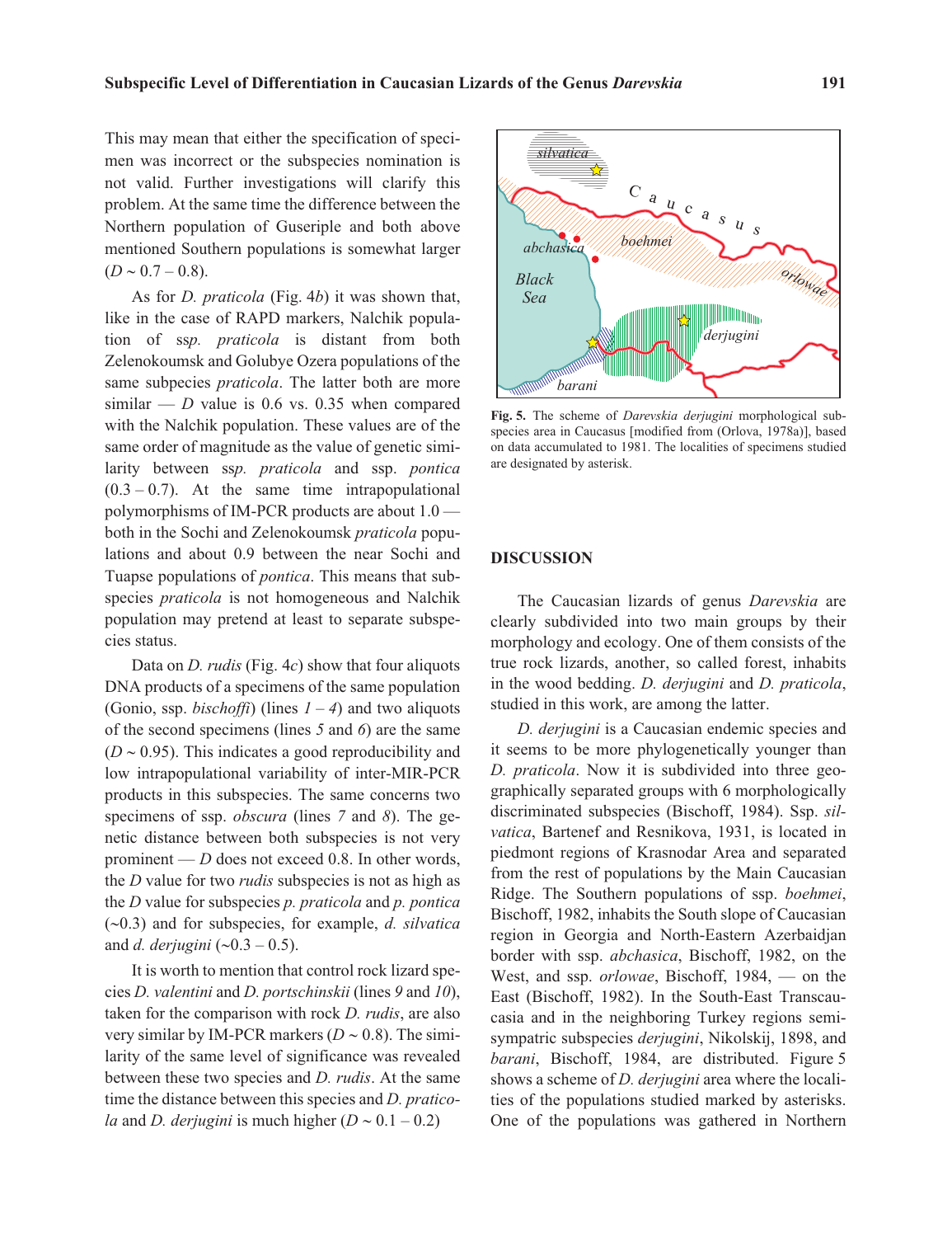

**Fig. 6.** *a*, The scheme of *Darevskia praticola* morphological subspecies area in Caucasus [modified from (Orlova, 1978b)]; *b*, the scheme of localities of *D. praticola praticola* populations studied (Kouma river valley, designated as Zelenokoumsk, Nalchik, and Golubye Ozera).

slope of the Main Caucasian Ridge not far from Guseriple (ssp. *silvatica*), the second — at the Southern slope of the range near Akhaldaba (Georgia) on the territory designated for ssp. *derjugini*, and the third — near Batumi (Green Cape) on the territory designated for ssp. *barani*. This subdivision was suggested by Bischoff (Bischoff, 1982) who analyzed more than 300 specimens from different Caucasus localities by 16 meristic characters of sceleton, coloration and body proportions (traditionally used for the fam. Lacertidae lizard classification). The subspecies ssp. *silvatica* and ssp. *abchasica* were the most deviated (Bischoff, 1982). The first of them is studied in the present work.

In case of *D. derjugini* molecular IM-PCR markers argue in favour of separate status of Northern population (ssp. *silvatica*), which is correlated with morphological descriptions of Orlova (1978a) and Bischoff (1982). But the recognition of ssp. *derjugini* and ssp. *barani* as separate subspecies remains unclear.

The area of *D. praticola*, Eversmann, 1834, is widely expanded into the Balkan Peninsula and covers several countries and the Caucasus Mountains. In Caucasus this species is represented by several geographic populations, some of which are treated as ss*p. praticola*, while the others — ss*p. pontica*, Lantz et Cyren, 1919.

Figure 6 shows scheme of general distribution of these subspecies at Caucasus (*a*), with designations of localities of the populations studied here (*b*). One of them was taken from Kabardino-Balkaria near Nalchik, the second — 55 km to the South, at the Southern slope of Akhkaya range, the third  $-$  in the Kouma river valley between Zelenokoumsk and Mineral'nye Vody, all of them are considered as ss*p. praticola*. The populations of subspecies *pontica* were collected to the South-East from Sochi (Red Medows, about 70 km) and near Tuapse (125 km to the North-West from Sochi).

Morpho-systematical reinvestigation of the main *praticola* populations was done by Orlova (1978b) (Fig. 6), who studied 12 meristic and skeletal characters of 430 specimens from 9 localities in the North and South Caucasus. This analysis supports the view that there are some statistically reliable differences by some of characters between the populations examined. The results of this study show that specimens from Krasnodar and Abkhasia areas are the most different. Except of some meristic characters, which are generally very polymorphous, both groups differ by such alternative characters, important in lizard sys-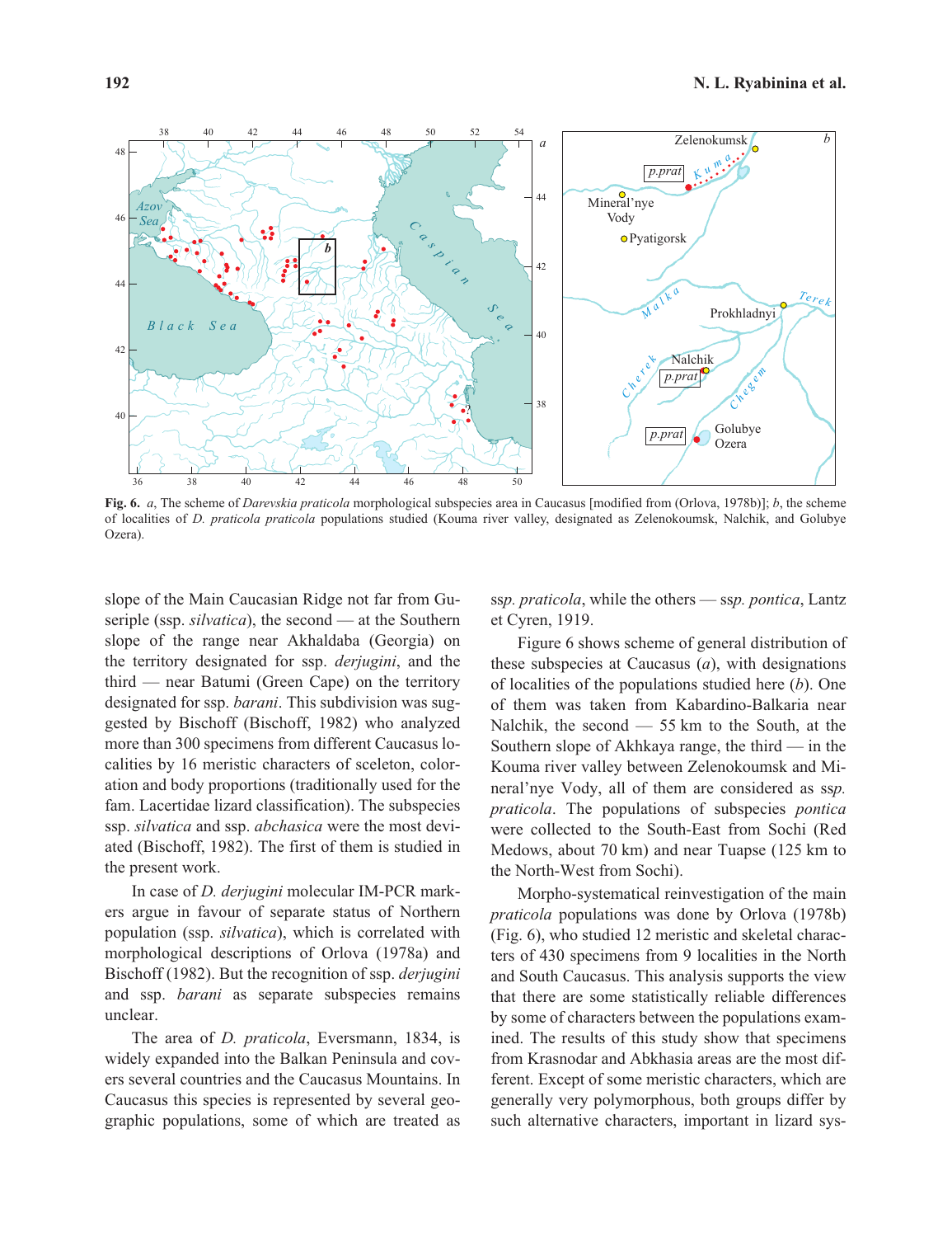tematics, as the number and locations of mandibular shields. If the Northern population has 6 pairs touching in the middle of throat, then the rest of populations possess 5 pairs of mandibular shields and only two first of them touches each other (Orlova, 1978b). Thus the subdivision of at least two forms of *praticola*, suggested earlier as ss*p. pontica* and as ss*p. praticola*, was supported by molecular markers in our work. But there an opinion exists that *D. praticola* might have occured more complex as the number of populations studied is far from being complete up to now. Some evidence of this suggestion is demonstrated by the example of the Sochi population of *pontica*, which was earlier separated by Nikolsky (see Orlova, 1978b) as *Lacerta colchika*. Later this name was rejected. Our preliminary data based on the IM-PCR markers (not shown) support this decision. So this question must be reexamined.

The molecular data presented in this paper give the true molecular evidence of the separation of *D. praticola* into at least two subspecies (Figs. 3 and 4). However analysis of the data does not exclude the possibility of finding other systematic categories within species or subspecies of *D. praticola* (especially it concerns the *praticola* population from Nalchik). So the work will be continued later on using larger set of specimens from the other parts of the range.

As for two populations of *D. rudis*, Bedriaga, 1886, a high interpopulational similarity in *D. r. bischoffi*, Boehme et Budak, 1977 (Gonio) as well as in *D. r. obscura*, Lantz et Cyren, 1936 (Akhaldaba) was revealed. The level of their differentiation corresponds to the interpopulational level of differences between the other species. It means a weak support of *bischoffi* and *obscura* as a valid subspecies.

Elaboration of the Caucasian forest lizard systematics is far from being completed. The number of populations studied is comparatively small taking into account the enormous large area of each of them. These species have never been investigated in detail by molecular-genetic approaches, and their phylogeny still remains unclear.

The results obtained in this work show that in one case morphological and molecular inferences coincide, in the other molecular results can clarify some weakly supported systematical categories, support or reject the morphological meanings.

It worth to attract attention of taxonomists to the IM-PCR method (Buntjer, 1997; Bannikova et al., 2002). The distribution of interspersed repeats along the genomic DNA seems to be the specific character of different taxa. The IM-PCR marker patterns contain synapomorphic and apomorphic characters for populations and species. Our results show also, that reptilian genome may contain the orthologous to mammalian dispersed repeats family of the SINE type. The examination of this SINE family is the aim of our future work.

**Acknowledgment.** We are grateful to prof. D. A. Kramerov for helpful discussion of our results. This work was supported by the Russian Foundation for Fundamental Research (grant Nos. 99–04-49334, 00–04-48245).

## **REFERENCES**

- **Bannikova A. A., Matveev V. A., and Kramerov D. A.** (2002), "The experience of Inter-MIR PCR usage to study the phylogeny of mammals," *Genetika* [in Russian], **38**(6), 1 – 12.
- **Bischoff W.** (1982), "Zur Kenntnis der innerartlichen Gliederung der Arwin Eidechse, *Lacerta derjugini* Nikolskij, 1898," *Zool. Abh.*, **38**(1), 1 – 52.
- **Bischoff W.** (1984) "Bemerkungen zur innerartlichen Gliederung und zur Verbreitung der Artwiner Eidechse (*Lacerta derjugini* Nikolskij, 1898) an den Sudhangen des Groâen Kaukasus (Sauria: Lacertidae)," *Salaman* $dra$ , **20**(2/3), 101 – 111.
- **Buntjer J. B.** (1997), "DNA repeats in the vertebrate genome as probes in phylogeny and species identification," in: *DNA Repeats in Vertebrate Genome as Probes in Phylogeny and Species Identification*, Utrecht. Univ. Siteit. Utrecht. Mederlands, pp. 1 – 130.
- **Ciobanu D. G., Rudykh I. A., Ryabinina N. L., Grechko V. V., Kramerov D. A., and Darevsky I. S.** (2002), "Reticular evolution of parthenogenetic species of Lacertidae rock lizards: inheritance of CLsat tandem repeats and anonymous RAPD markers," *Mol. Biol.* [in Russian], **36**(2), 296 – 306.
- **Fedorov A., Fedorova L., Grechko V. V., Ryabinin D. M., Sheremet'eva V. A., Bannikova A. A., Lomov A. A., Ryskov A. P., and Darevsky I. S.** (1999), "Variable and invariable DNA repeats characters revealed by taxoprint approach are useful for molecular systematics," *J. Mol. Evol.*, **48**, 69 – 76.
- **Gilbert W. and Labuda D.** (2000), "Evolutionary inventions and continuity of CORE-SINE in mammals," *J. Mol. Biol.*, **298**, 365 – 377.